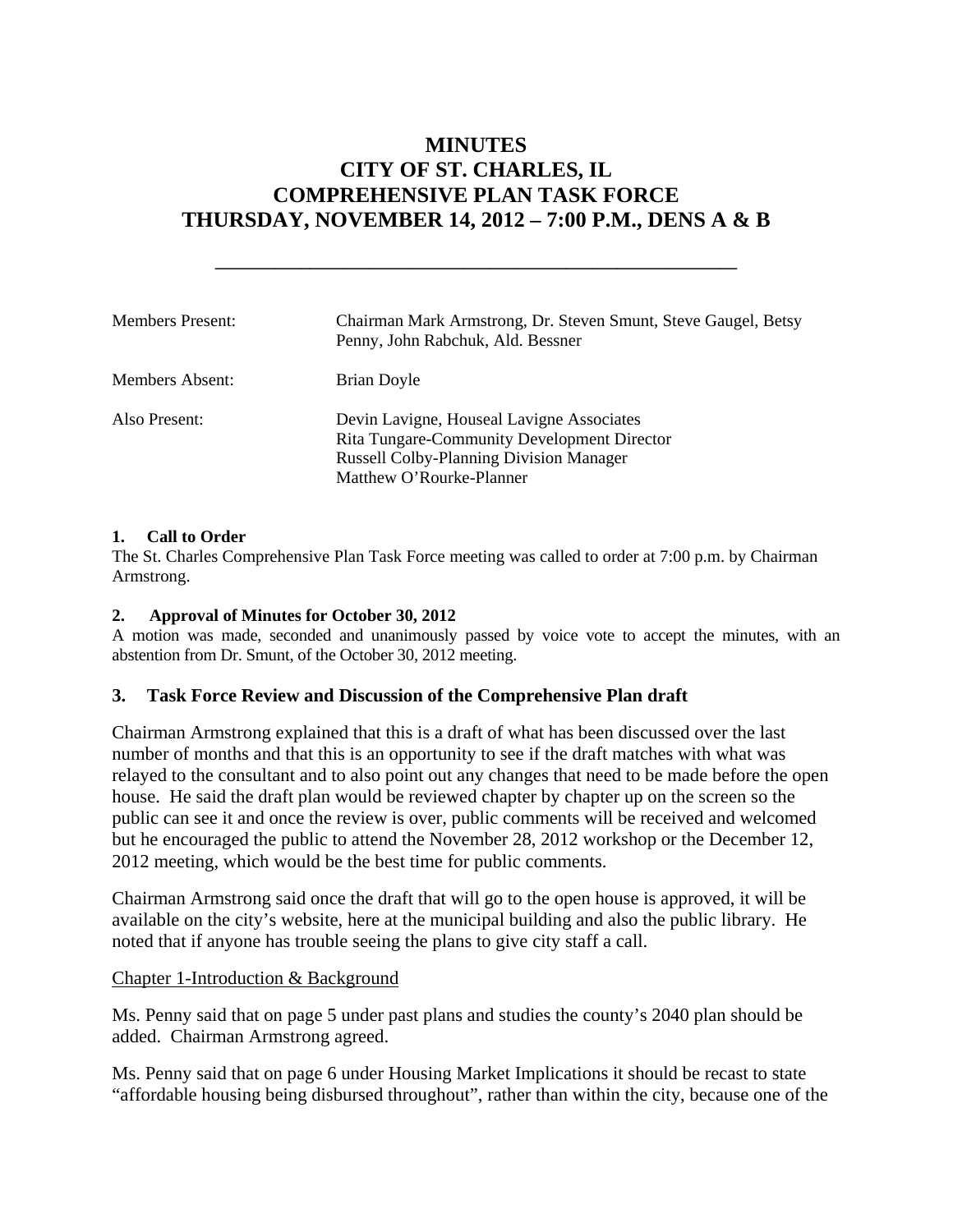goals was to not have affordable housing off by itself. Mr. Bessner said that he thought Mr. Doyle has previously mentioned not even using the word affordable and that he thought another word was going to be used. Mr. Gaugel said it was not so much not using the word affordable but rewording the sentence in a different context on page 30. Ms. Penny said that was fine the way it is because it is covered on page 30 under Residential Areas.

Chairman Armstrong said on page 7 regarding the Retail Gap Analysis, in the heading it states downtown is a 15 minute drive and the legend refers to a 5 minute drive and he asked if they should be identical. Mr. Lavigne said he would confirm whether the map is in correct or the title. Chairman Armstrong said it has to be 5 minutes based on the size.

Chairman Armstrong asked for clarification on page 8 under the Retail Gap Analysis profile and the red columns, which are negative numbers, and the green and black numbers being where there is less retail space. Mr. Lavigne said it's not obvious, but he thought it was in the text under the Existing Conditions Report, but that a key or a legend should probably be included. Chairman Armstrong agreed and said it needs to be more clear. He said in reading it, it tells him that the Randall Rd. retail trade gap is about \$290 million, the Charlestowne Mall gap is about \$600 million and the Downtown is over by about \$300 million and asked if that is correct. Mr. Lavigne said yes. Ms. Penny asked if there was a difference between the green and black numbers on the bottom chart. Mr. Rabhuck said the black is always potential and the green is a positive number. Chairman Armstrong said the green is what we are under in dollars and the black is how much can be absorbed. He said something has to be wrong with the numbers because this states that the city can support 230 gas stations in the Randall Rd. corridor. Mr. Lavigne said based on sales, that is what the market is saying, but obviously that would never happen. Chairman Armstrong said he doesn't want to hold things up for this but that more explanation is needed in order for it to make sense. One thing it tells him is in the total retail trade there are some good numbers as far as what is needed in what areas, but that the gas stations do not make sense. Mr. Lavigne said he thinks it is because its cost per sq. ft. and based on sq. footage gas stations generate more revenue than most businesses. Mr. Rabchuk said there has to be something wrong with the gas station number with not only the square footage number but also the dollar calculation. Mr. Lavigne said that is within a 15 minute drive time of the mall but that he would have it looked into.

Chairman Armstrong said the existing land use map on page 11 is difficult to distinguish between residential colors and in putting it up on the projector it looks even worse. Mr. Lavigne said the map looks terrible because there are parcel lines shown but that getting into the land use plan, the parcel lines are removed to look for more general places for recommendations, but that they would look into changes some of the colors.

### Chapter 2-Community Outreach

Ms. Penny said on page 14 under Mall Development that maybe it should just say "improved" rather than "redeveloped" because it is vacant. Mr. Rabchuk said there are two elements to it, with across the street. Ms. Penny said that is true.

Ms. Penny said under Traffic and Transportation, there have been a lot of comments regarding public transportation as being important and she doesn't see it mentioned. Mr. Lavigne said this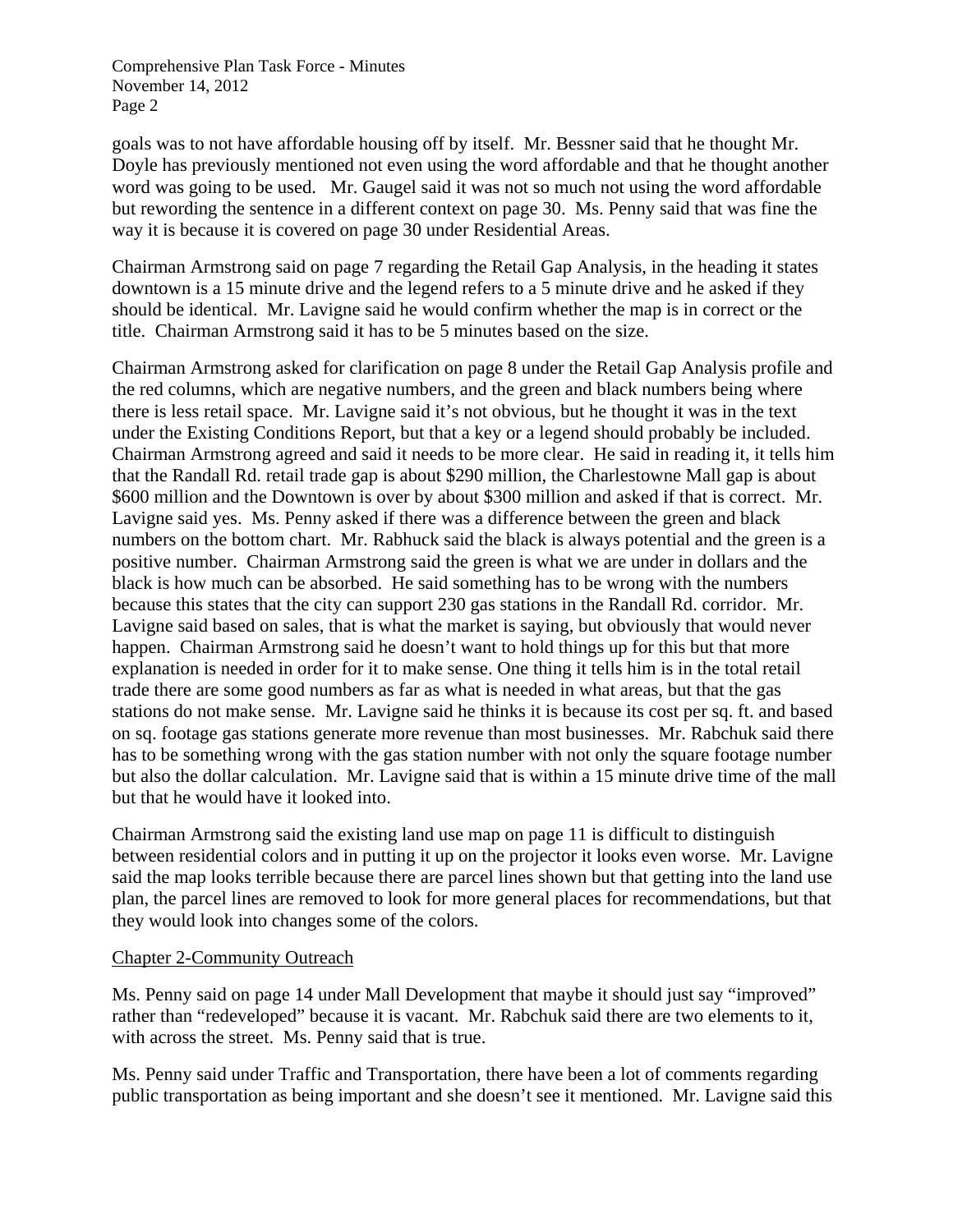is a summary of the initiation meeting had with this group and then there are summaries that include the community's comments. He said in talking with staff, some communities just opt to keep the comments, whether negative or critical, on file in the existing conditions report and leave the plan for more policy direction referring to the summary of outreach. He said it would thin the document out and make it a little easier to read. Ms. Tungare said all of the information from the public outreach process will remain on file because it was part of the process but that the plan itself should be the policy document and chapter 2 will be condensed considerably.

Dr. Smunt said that in the last paragraph on page 14 he thought that it was agreed that the word "character" should take the place of the word "charm". Chairman Armstrong said to the extent any of this stays in the document, he agrees that charm should not be used.

Mr. Rabchuk said he feels a lot of the comments listed here should not be used in the plan at all because it is misleading. Chairman Armstrong said it's fine to keep it for the historic purpose of seeing how we got here but that it does not to be in the final document.

Mr. Bessner said page 17, the paragraph that opens #3 talks about Charlestowne Mall but it is not listed under the bullet points as one of the top 3. Chairman Armstrong said he thinks the old St. Charles Mall Site might be referring to that. Mr. Lavigne said he thinks the intro paragraph talks about the wide variety of comments received and is just an anecdotal statement.

Ms. Penny mentioned that the Harris Bank building is no longer, it is the BMO building, and also the Chamber of Commerce is not located where it is listed, it has moved.

Chapter 3-Vision

No comments.

## Chapter 4-Goals & Objectives

Mr. Rabchuk suggested finding a new picture for page 33 seeing as though a business shown no longer exists.

### Chapter 5-Land Use Plan

Mr. Rabchuk said on page 43 a lot of the verbiage is absolutely identical to what is on page 40. Mr. Lavigne said chapter 5, the land use plan starts out with a quick description of the intent of the different land uses. He said it's followed and supplemented by a Residential Area Framework Plan which goes into a little further description and that's why some of it is paraphrased in the introductory chapter. He said there is some repetitiveness by design to tie it back to the land use plan and then it's repeated after the residential policies. It goes to the Commercial Area Framework Plan in a similar fashion. Mr. Lavigne suggested maybe splitting them into separate chapters with chapter 6 being the Residential Area framework plan.

Mr. Gaugel asked for some clarification on page 41, under recommendations for commercial, regarding facilitation of shared parking scenarios. Chairman Armstrong said there was not a discussion regarding that but that the concept is fairly common with downtown areas where there are businesses with different peak uses, they should not all have to have their own parking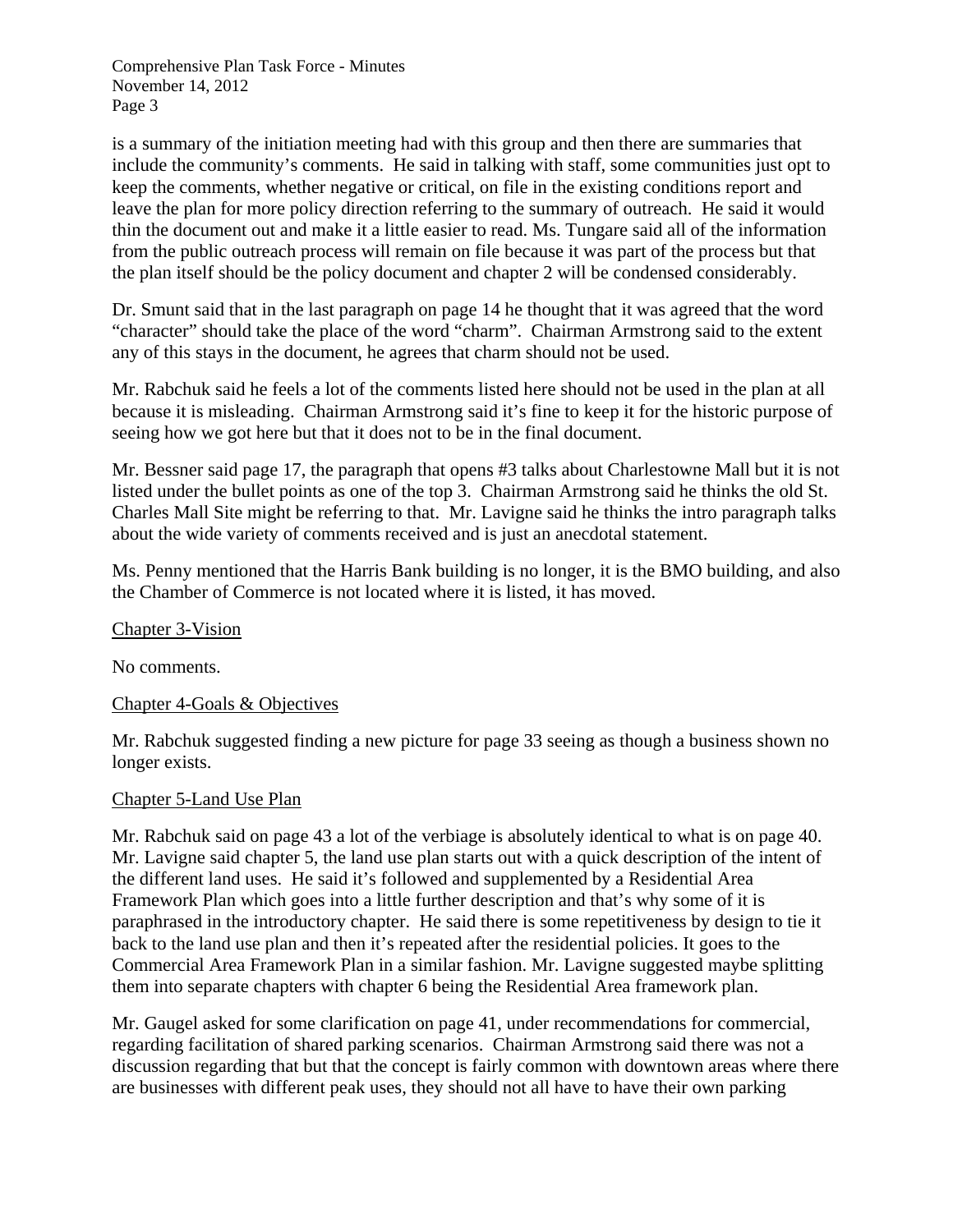spaces. Mr. Lavigne used the example of people going to the theater using office parking because they would not be occupied at the same time periods.

Mr. Rabchuk commented that on page 49 regarding the discussion of the St. Charles Mall site that it was particularly well written and reflected a lot of what was heard as far as comments from the public.

### Chapter 6-Community Facilities Plan

Mr. Rabchuk said on page 55 that Delnor Hospital should be changed to Cadence.

Chairman Armstrong noted that in the middle column on page 55 under County Facilities there is a paragraph on the Fairgrounds, which is not a county facility, but that an easy way to do that would be to change the headline to "additional public and semipublic facilities". It is laid out nicely, but the county would like everyone to know they do not own the fairgrounds and vise versa. Mr. Lavigne suggested moving it to its own heading off to the right and put the photos above it. Chairman Armstrong said that's fine as long as the distinction is made.

Chairman Armstrong said on page 56 under the Quasi-Public Facilities Legend, that the Baker Community Center should be listed under the Local Government Legend instead. He also said the post office is not Quasi-Public but he is not sure of a better place to put it under.

### Chapter 7 – Parks & Open Space Plan

Mr. Rabchuk mentioned that the Park District Master Plan indicates that they do not like the pocket park concept at all and that he is not sure if the intent is to spur that communication. Mr. Lavigne said yes, there is a policy on page 44 to continue to work with the St. Charles Park District to ensure the residential areas of the city are well served by neighborhood parks and recreation. He said in the city code, the park dedication allows the park district to take cash in lieu of park if the park size is not considered practical. He said practical should be better defined. Mr. Rabchuk said in talking to some of the park board members, it is a cost problem for them and they consider it to be more expensive per acre than a larger park facility. Mr. Lavigne said most communities have a provision of credit for private open space and if the park district was not able to take it on, the city can still require a developer to put in a pocket park and have a home owner association take care of it and the park district would not receive the dedication or cash in lieu because it would be a private park site. Mr. Colby said the city does have a dedication ordinance with a provision to allow a private park site to satisfy the park dedication. Mr. Rabchuk said there are several examples around the city where small parks are working out extraordinarily well.

Mr. Bessner said page 60 refers to natural areas and states there are 10 of them located in the city, and he wanted to know if those will be shown on a map or listed as to what those are. Mr. Lavigne said he would take a look into that.

### Chapter 8 – Transportation Plan

Mr. Gaugel said on page 64 there is a heading missing for the Strategic Regional Arterials, which should be there for clarification.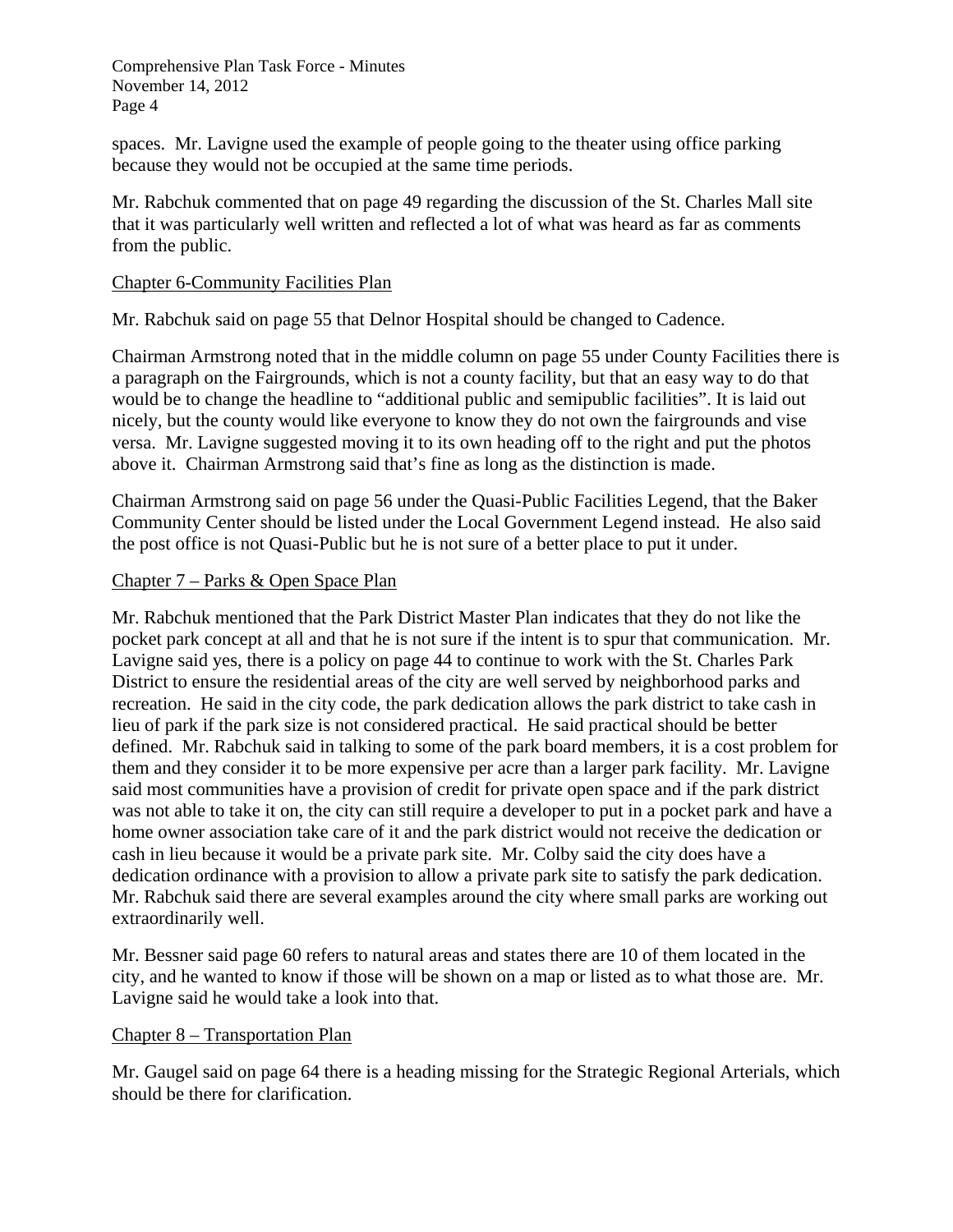Mr. Lavigne said he noticed that, even though it was removed from the graphic, realigning  $17<sup>th</sup>$ St. is listed under the network improvement, so even though the graphic is correct the text is wrong.

Chairman Armstrong said at the top of page 70 there appears to be a line between the intersection of River Grange and Foley and he is not sure what it represents. Mr. Lavigne he is not sure what it is but he doesn't think it was singled out for anything.

Mr. Rabchuk said on page 67 it shows an off street trail along one side of Main St. downtown to the Charlestowne Mall and he doesn't remember that discussion and he's not sure how that would work in the downtown area. Chairman Armstrong said he thinks that is part of the actual construction plan from IDOT.

Mr. Rabchuk asked about trying to extend the trail underneath the Main St. Bridge and said he is not sure if that is practical, but that it would be nice. Mr. Lavigne said it was agreed to move it from the Main St. Corridor Plan.

### Chapter 9 – Subarea Plan

West Gateway Subarea Plan

Mr. Rabchuk said he thought a discussion was had regarding having Gray/Division St. swing northward to tie into the frontage road by Binnys and not make another intersection onto Rt. 38. Mr. Colby said that is part of the annexation agreement involving Geneva and a PUD on the property for that arrangement, which is a right in/right out that turns south to intersect Rt. 38, but would be separated from the intersection at  $14<sup>th</sup>$  St.

Mr. Lavigne said looking at page 77, site L (Valley Shopping Center) has been added based on the last discussion.

Mr. Rabchuk pointed out a typo on page 76 under the Bricher Orientation, 4<sup>th</sup> line up from the bottom; the word "needs" should not be plural.

Mr. Colby asked Mr. Lavigne to walk through the changes to the St. Charles Mall Redevelopment alternatives on page 78. Mr. Lavigne said the biggest change was the purple color in the concept legend on the top right being revised from Town Center commercial to Town Center mixed use. He said there were also some items added under the considerations including, "promote multi-family products and amenities that would foster owner occupied units", and "allow residential uses above commercial uses, but not stand-alone multi-family buildings".

Mr. Bessner said he thought the verbiage being used for multi-family/townhouse was being changed. Mr. Lavigne said that discussion was with Mr. Patzelt of Shodeen and Mr. Henningson of the Plan Commission, and they had the opinion that multi-family/townhome was confusing, but the Task Force agreed that they were ok with it. Chairman Armstrong said regardless of what the plan ends up with that the language, for example those definitions on page 40, should carry through the plan and should be consistent, and for the part that talks about promoting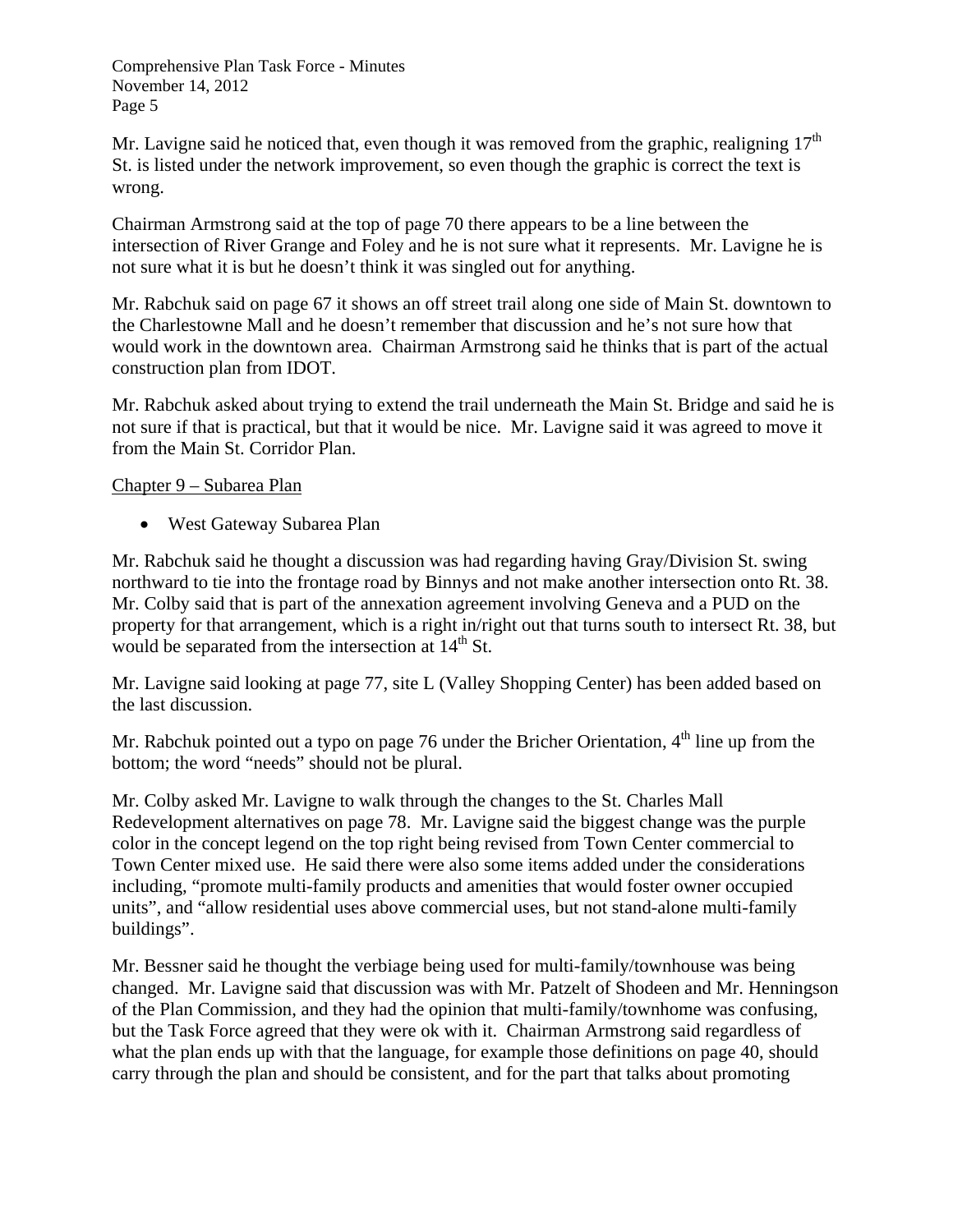owner occupancy, it should have more examples for the types of things wanted to be used and if that is what is really meant, it needs to be better fleshed out.

East Gateway Subarea Plan

Mr. Rabchuk asked if the illustration on page 85 reflects the engineering requirements for stormwater retention. Mr. Lavigne said yes, that a rough rule of thumb was used and they took a look at the surface area of stormwater that exists and how much would be needed to accommodate additional units. Mr. Rabchuk said he thought the original sketches shown had suggested that there was more room for a commercial/residential development to the north of the newly aligned Foxfield Dr. instead of water retention facilities. He said on page 86 it is cut off and you cannot see it anymore. Mr. Lavigne said that in an earlier draft of the plan, due to feedback heard, they have taken away a pretty good chunk of pavement in the surface parking to reduce the detention requirements. Mr. Rabchuk said that parking lot is in pretty bad shape and he wondered if it could be reduced further if a permeable type of pavement was used. Mr. Lavigne said that is a good segue for something else that is happening right now, part of the project team is a firm called Conservation Design Forum (CDF) which specializes in sustainability. They were contracted to give this plan a "green-line audit", which means they will go through the document in conjunction with the public open house. CDF will highlight recommendations as something that will promote sustainability. He said they will also look at opportunities to integrate green infrastructure and reduce stormwater management. He said they were especially going to take a good hard look at the East Gateway Site and that at the meeting they would provide some of the feedback from the CDF. Mr. Lavigne said he is guessing that CDF will have them remove LEAD because they have a different rating system for sustainability.

Mr. Rabchuk said he thinks there are new standards that deal with groundwater and you get points for how runoff is dealt with for the impact on the surrounding area. Ms. Tungare said the city follows the Kane County Stormwater Management Ordinance and would like to consider green technology and green practices but at this point there is not an established basis for quantifying the benefits, but hopefully it will happen soon. At this point options need to be kept open.

Chairman Armstrong said on page 85 the key should have the same changes regarding attached single-family talked about in the west side plan.

Mr. Lavigne pointed out some changes made on page 86 which included the removal of the department store anchor in option 1. He said for the middle option, most of the mall was being kept intact the way it was illustrated before; now been revised to keep the movie theatre and everything to the east but create a central park site. He said the "Main Street" Shopping District illustration is new and being seen for the first time. Ms. Tungare suggested that the illustration on page 87 have the title "Main Street Shopping District" to correspond with the option on the previous page 86. Chairman Armstrong said the illustration presumes the whole site just got really flat and he is not sure how much effort needs to be spent on something intended to illustrate a concept rather than an actual plan.

Chapter 9 – Downtown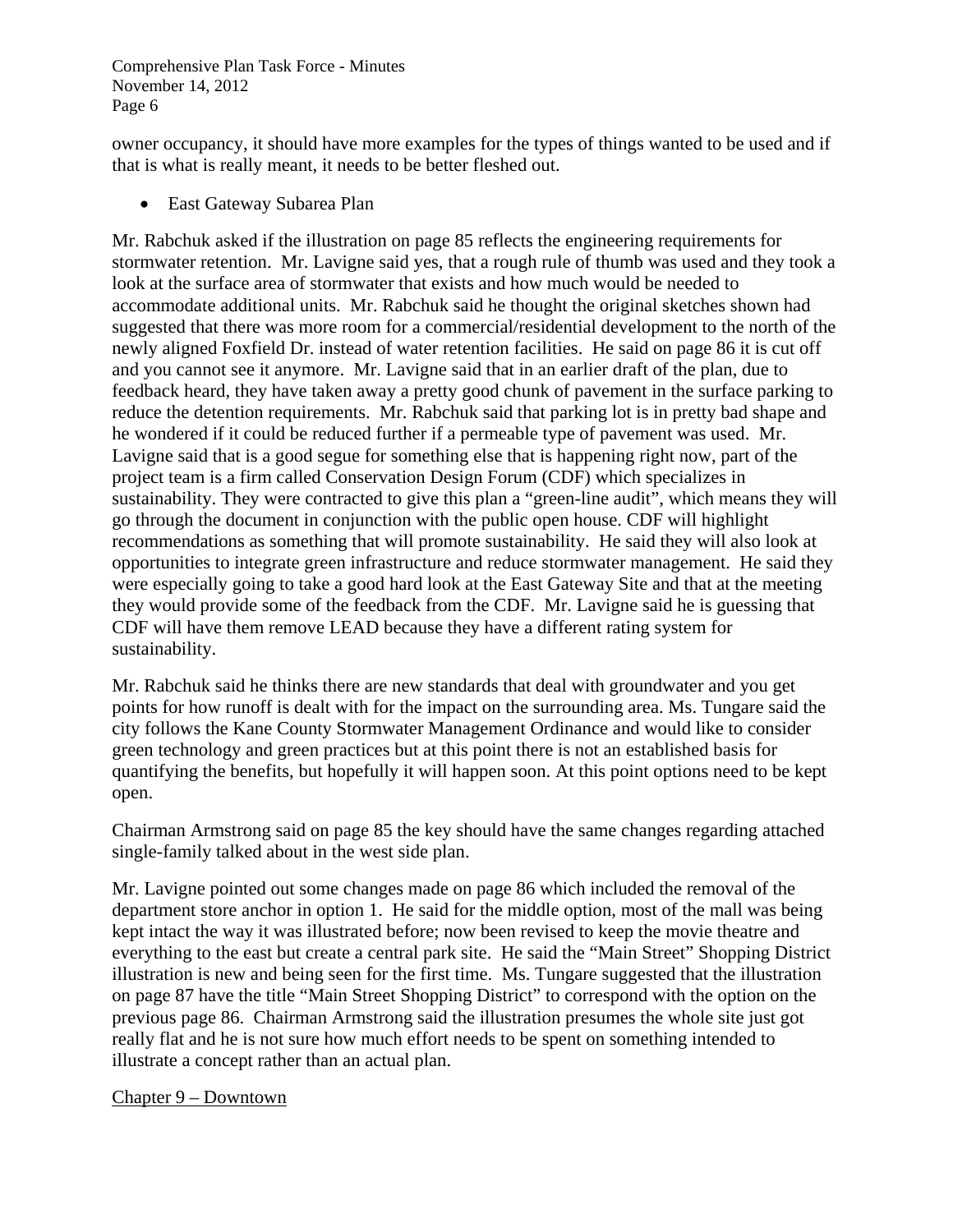Dr. Smunt said Page 93 shows connecting bicycle routes to the downtown area and it lists a future trail, and he doesn't remember discussing the connected trails or their potential but that most of them are on busy connector streets. He said those streets are not appropriate for families and he wonders if an alternative route should be suggested at this point. Mr. Lavigne said this is the adopted trail plan but that now is the time to change it. Dr. Smunt said he is just not sure it's a good plan and the bikes need to be off the busy roads. Mr. Rabchuk said part of that is due to the traffic light connections. Chairman Armstrong said when the original plan was put together it was made sure that connections were at schools and 3<sup>rd</sup> St. was chosen because it has a very wide right of way on the south end. The idea wasn't an on street trail but possibly something wider along the edge. He said he is not sure it's still viable and he thinks Dr. Smunt's points are well taken and it should be looked at. Dr. Smunt said some input should be gathered at the open house for other viable options. He suggested Prairie St. because there is no parking allowed on the north side and an on-road bike lane could be engineered into the parking.

Mr. Rabchuk said page 95 refers to Chord On Blues which is now the River Rock House and Harris Bank also needs to be changed to BMO.

Mr. Lavigne said on page 93 the pink dots along Main St. indicate needing to make it more pedestrian friendly but that it was discussed to also make Rt. 31 more pedestrian friendly as well. He said the gray hatching signifies the downtown retail overlay district and the map was changed but the legend was not.

Chairman Armstrong said that when he looked at the retail gap analysis and he saw that there was an overabundance of retail in the downtown area, based on the existing conditions not the future development, it made him wonder if the downtown retail overlay should be revisited and to maybe tie in the gap analysis with the Downtown Improvement Plan.

Mr. Gaugel said on page 99, 100 and 101 there are excellent descriptions and asked if there is a way to incorporate those 3 pages into 2. Ms. Tungare suggested reducing the font and put it all on page 101. Mr. Lavigne said the legend could be put on every two-page spread or thin it down to just a sentence description.

### Chapter 10 – Culture & Identity Plan

No comments.

### Chapter 11 – Design Guidelines

Mr. Rabchuk asked from a Historic Preservation standpoint if the guidelines mentioned here are consistent with the general Historic guidelines. Dr. Smunt said they are similar, but the Historic guidelines are flexible, but more specific. The guidelines listed here are good and do not need to be any more specific. Mr. Tungare said these guidelines apply across the entire city and what may be appropriate for the Historic District may not be a good fit outside the Historic District. Dr. Smunt said the Historic District guidelines are appropriate to be used anywhere but are a lot more specific.

Mr. Rabchuk said on page 117 there is a typo under Building Materials and Colors the second sentence needs a "be" in it, to make it "should not be permitted".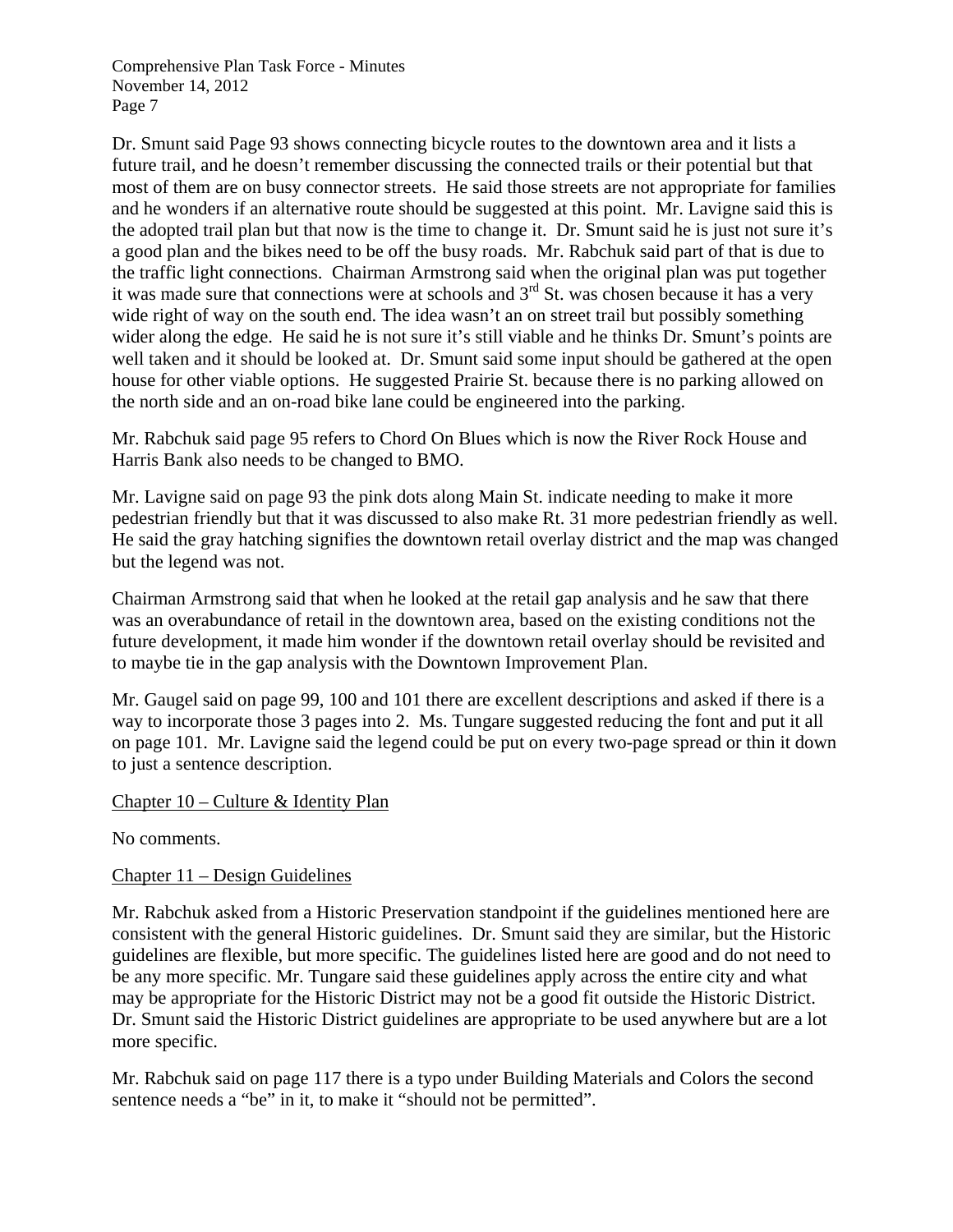#### Chapter 12 – Implementation

Ms. Penny said on page 121 the word "village" should be changed to "city".

Chairman Armstrong asked about the PILOT (payment in lieu of taxes) program on page 124 and if it is used anywhere in Illinois. Mr. Lavigne said yes, they are doing a study for one right now for Advocate Christ Hospital in Oak Lawn; it's a tax exempt use that has a significant impact. He said they are looking to see what the financial impact is of that hospital on the village of Oak Lawn as a condition of their expansion and they are looking at payment in lieu of taxes. Chairman Armstrong said it needs to be made more clear right up front that this is not something where you can bring in your industrial building and do something instead of paying real estate taxes because that is not an option.

Mr. Gaugel said regarding the American Recovery and Reinvestment Act (ARRA) on page 123, that he is very familiar with this due to working at Fermilab and funds are completely out, and asked how long that will that be a potential funding source. He asked if that should be something that's a top line in potential funding sources if it has a very limited life span. Mr. Lavigne said that's a good point and he knows there is another round of grant applications but he doesn't think it's a long-term funding source. Mr. Gaugel said if it is listed as a potential funding source, it should be defined by a timeframe. Mr. Lavigne said they would take a look and if there is a timetable they will put it in there.

Ms. Penny said she wonders if there should be a statement that says all potential funding sources are subject to politics because she doesn't feel any of them are a guarantee for any length of time. Mr. Lavigne said some are being recommended that the city consider, but some of the government programs could change tomorrow and even some could be added. He said some communities remove it, but he recommends keeping it there and to add something in the first paragraph making it clearer.

Mr. Bessner said going along the same line regarding taxes and financing, he thought a discussion was had previously regarding that. Chairman Armstrong said there was, it was about TIF and different people were advocating different approaches. He said he feels we come up too favorable on TIFs here and the sentence on page 123 that states that the city "should continue to use the provision of TIF funding", he is not sold on that and he would personally prefer to dial that back somewhat. He said he doesn't feel TIFs are 100% evil, but some communities abuse them. Mr. Lavigne said he thinks based on the last meeting, "TIF" was replaced with "funding mechanism", but here it is getting into specific funding mechanisms, so to remove the word "powerful" and just say a TIF is something that the city could use, rather than should.

Mr. Lavigne said a detailed implementation matrix will be added to this chapter; it is in draft form currently but can be sent out for review. Chairman Armstrong asked if it would be available for the public to review at the open house because he would hate to have the open house without it. He said he would like to have it for the public at the open house to have some public comment and the Task Force would also be reviewing it for the first time. Mr. Lavigne said it is a spread sheet and there is still a chance for the public to review it before the plan is adopted, and even the recommendations are still subject to review and comment. Ms. Tungare suggested rather than rushing into something that has not had adequate time to review, to maybe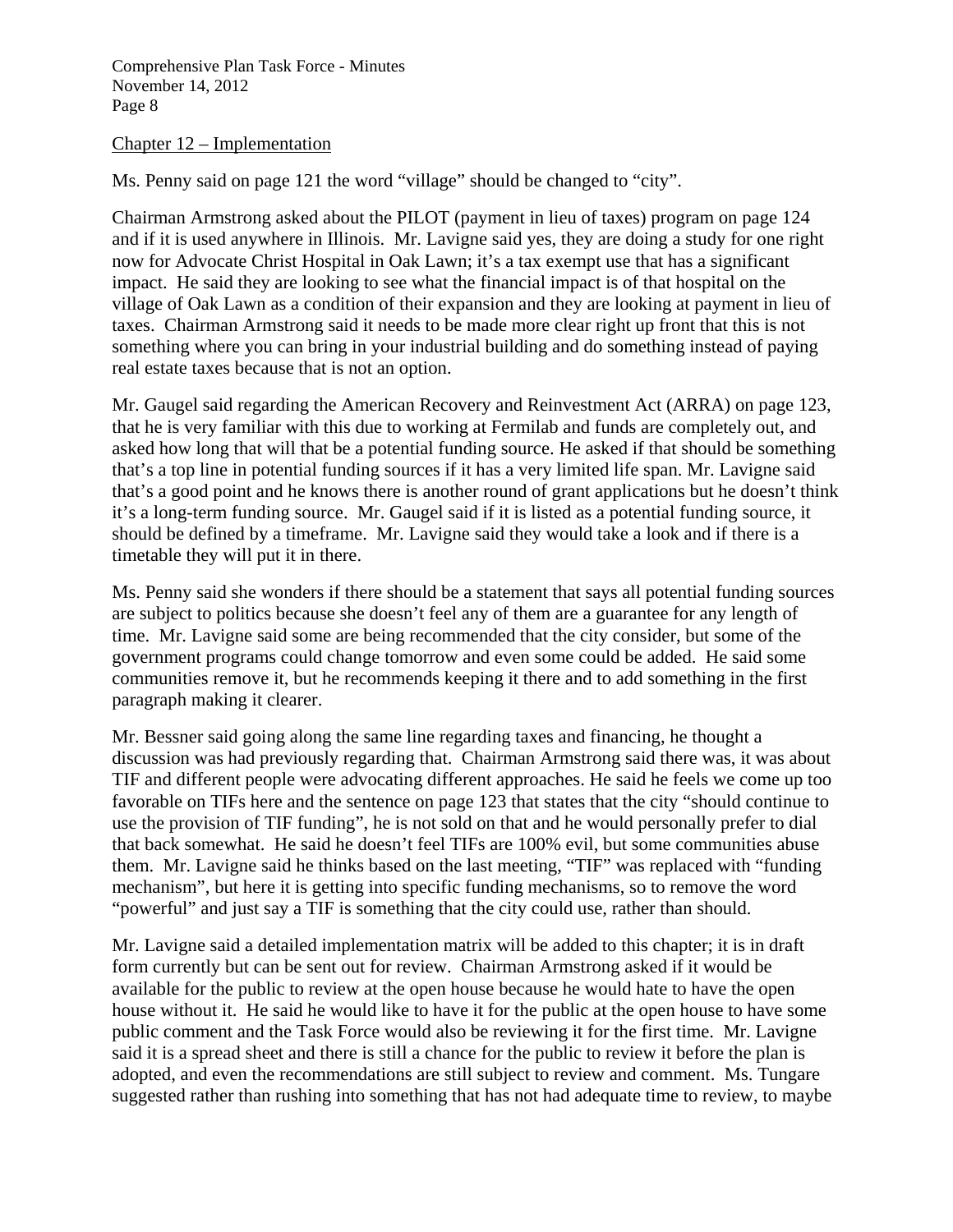put it on the Agenda for Dec. 12 and exclude it from the open house. Chairman Armstrong said to go ahead and do that, but it could cause a potential delay in the process, but from what it sounds like, probably not. Mr. Lavigne said it basically takes what is in Chapter 12 and puts it in grid form without changing any substance. Chairman Armstrong said he is good with that as long as there is adequate public review.

## **4. Public Comment**

Vanessa Bell-Lasota-1610 Howard St.-said in Chapter 1 there was a paragraph regarding characterizing residents who attend meetings and key person interviews and asked what the statement "better outreach" is based on. Mr. Lavigne said this statement alone gives credence to the recommendation of pulling this chapter out because feedback is reported as it's heard and whether it's agreed upon or not. For transparency purposes, in the key person interviews, if one or more people made that comment, it had to be put in there. Ms. Tungare said we are not endorsing the comments and that's why her preference is to not include them in the policy document. The key person interviews were truly confidential, it is only an opinion expressed at the interviews and not an opinion expressed in the plan itself. Ms. Bell- Lasota said "better outreach" is a whole other deeper topic and it's a misleading statement because often times some individuals come with gathered input from residents.

Ms. Bell-Lasota made a comment regarding the residential market stating that a quarter of the housing stock is either multi-family or single-family rental in St. Charles, and there are some numbers on page 5 related to that. She wondered if the paragraph could be refined because it seems to present a lack of that housing stock.

Ms. Bell-Lasota said on page 60-parks and open spaces that she mentioned at the last meeting that she was looking for there to be a sentence to reflect the thought that in some municipal boundaries, they dove tail with the Kane County Historic property. She didn't see anything in the former document that addressed land use and respect for those guidelines, whether it's rustic roads or landmark properties. She mentioned that when the new bridge opens up on Red Gate, it will come out at 2 farms, one that is in the landmarking process and one that is done and she thought that was going to be wedged in somewhere. She suggested adding a paragraph where the statement about Historic properties is and say "outside the city limits or Kane County Historic properties".Chairman Armstrong said on page 109, under Arts and Culture there is a section under Historic Preservation that might be a more appropriate place for that but it wouldn't hurt to have it some other place as well because developers will not look at that. Mr. Lavigne said they thought about highlighting all those properties on page 46 in trying to capture the essence of the discussion and provide justification why the land use is there and any further recommendation. Mr. Rabchuk asked if there is an intergovernmental agreement between Kane County and South Elgin that there would not be any commercial activity. Mr. Colby said there is an agreement that affirms the County's plan that is signed by both the City of St. Charles and South Elgin that has a land use plan in it that shows residential uses. Ms. Bell-Lasota asked about uses on Red Gate Road. Mr. Colby said yes, South Elgin is a party to the agreement and it extends from Crane Rd. up to Silver Glen Rd. and sets the boundary lines. Ms. Bell-Lasota asked how that makes a protective statement about land use in that area. Chairman Armstrong said it is in the county's Comprehensive Plan. Ms. Bell-Lasota asked if there could be a reflection in the municipal document as well. Mr. Colby said it certainly could be stated but they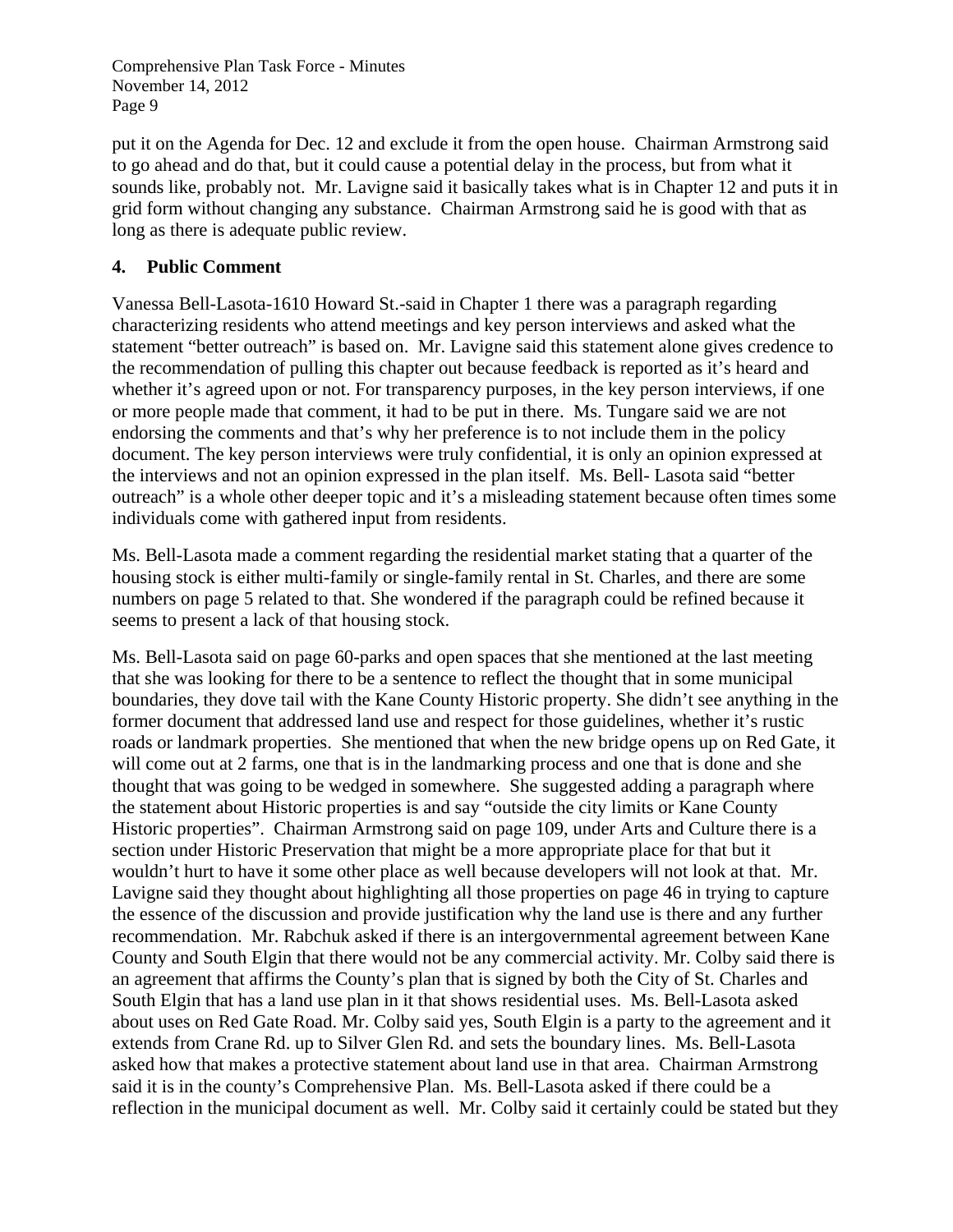are trying to keep the land use map consistent with the agreement. Ms. Bell-Lasota said she strongly encourages that because this is unique in that it is the Colonel Baker farm and these are the last two farms. Mr. Lavigne said the map on 46 will include highlighted areas where there could be additional land use discussion and maybe highlight and justify why the land use is there, which could state to respect the Historic Colonel Baker farm. Ms. Bell-Lasota also suggested with its adjacency to the high school to maybe insert a photo somewhere.

Ms. Bell-Lasota said on page 125, "street wall" and "buildings having a façade with a high level of transparency" is mentioned and she didn't know what that was. Mr. Lavigne said it's a defining characteristic of a downtown which gives the ability to walk within an area, with store fronts as visual interest on the street, and consistent building frontage along the street. Ms. Bell-Lasota said the assets for the downtown area are the river and the horizon line, and she wonders how much the horizon line will be obliterated by the street wall. She feels a sense of enclosure is one thing and to talk about leading people to the river, but she thinks as you're driving through town, the effect of the river will be taken away. She then asked about the height for the street wall. Mr. Lavigne said the ideal sense of enclosure is at 2 to 1 ratio at the same proportion of daylight/visible sky to building frontage. Mr. Colby said building size in the CBD-1 zoning district is regulated by building height (50 ft.) and maximum gross floor area per building. Mr. Lavigne said there was not a ratio put in because there are exceptions to every rule.

Ms. Bell-Lasota mentioned some points taken from the Urban Land Institute 2013 report, regarding revisiting multi-family. Currently developers are rushing in to multi-family, people will eventually start to move back to the suburbs, renting since you may not be able to buy, growth in apartments could tail off, and it's hard to keep discipline and prevent over building, shifting offices into apartment space. She said according to this report, offices are actually taking an upswing because you can get financing, and seeing as though this is a 20-year document, she wants to be sure there is not an over emphasis on the promise of multi-family, when in 2014, it will level off. Chairman Armstrong asked in using multi-family, what is the distinction. Ms. Bell-Lasota said the vertical product.

Kim Malay-526 S.  $16<sup>th</sup>$  St.-said in regard to the Historic charm/character, that historic integrity should also be used because it is very important to our downtown. She clarified that there is not any residential in plan 1 for West Gateway and plan 2 there is some residential, and plan 3 is a lot of mixed use. Mr. Lavigne said correct, and the text that was added allows residential uses above commercial uses but not stand alone multi-family. Ms. Malay said a lot of that is what the plan was before. Ms. Malay said she is concerned that at a lot of past meetings there has been a lot of comment that residential use is not wanted. Mr. Lavigne said yes, but he has also heard feedback that the community needs more units to support commercial and that there should be multi-family. Ms. Malay said the city's own survey shows that over 83% are against apartments, 80% against townhomes, 60% against mixed use and 71% against more single-family. She said there are properties around this property that are already approved for concept plans with mixed use and multi-family units and she asked why we keep going back to this property when we should be looking at the big picture, since this is our biggest retail property on Randall Rd. and has the most potential for retail. She said doing a mixed use development on the site will be selling the town and the Randall Rd. corridor short. Mr. Lavine said he thinks its captured best on page 49 stating that the city needs to come to resolution with the property owners and the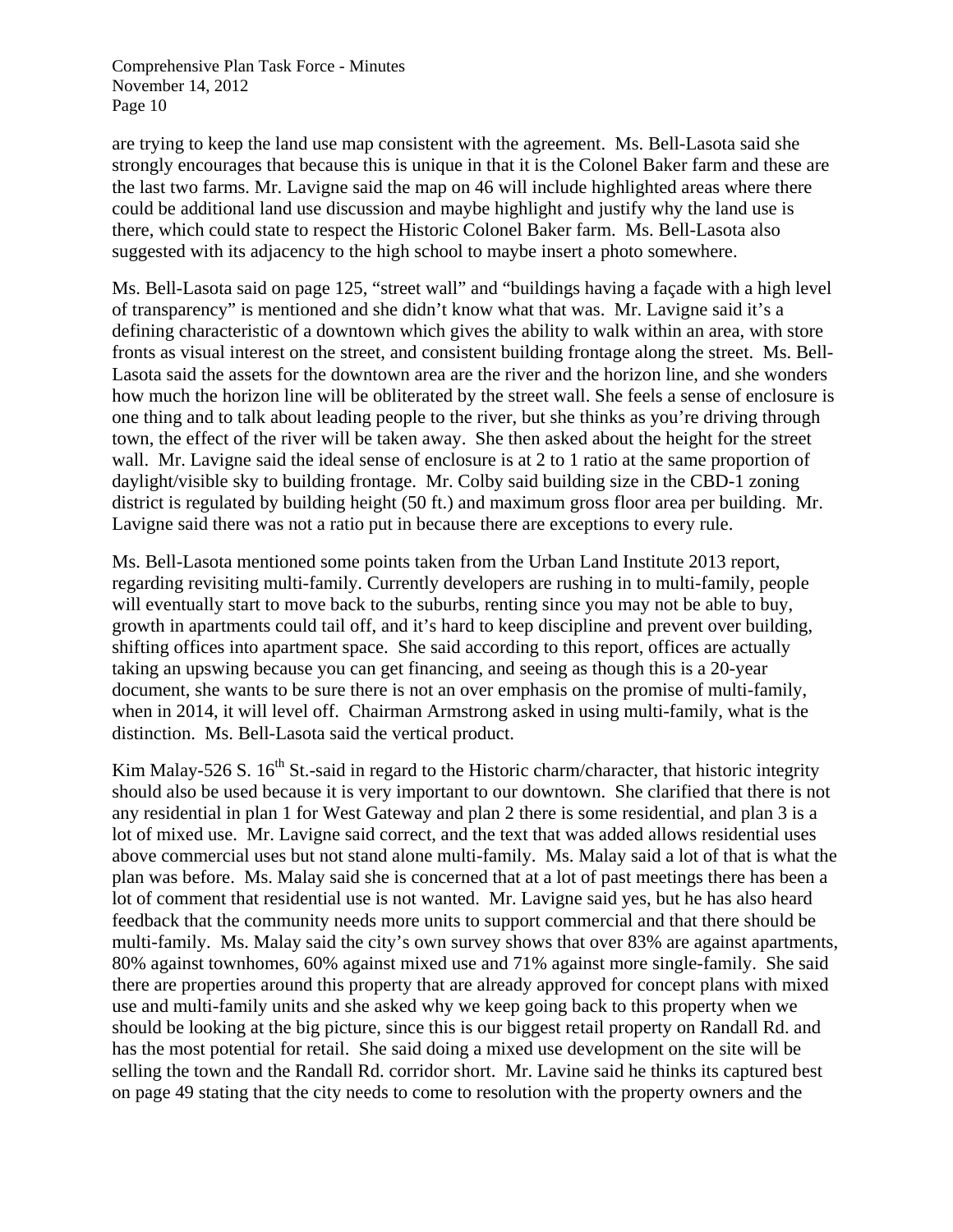residents on this property. Ms. Malay asked why the majority of the residential keeps getting put in on the north half of Rt. 38 instead of over behind the old Dominick's, but definitely no more apartments in the area. If any residential, it should be townhomes because that is what's across the street on Bricher.

Arthur Lemke-3214 Blackhawk Trail-asked whether some residents want this, but the survey says no. The Comprehensive Plan should have balance and that is because the retail and commercial have the effect of absorbing tax base without sending children to the schools. He said with all the through traffic on Rt. 64, we should be using that for retail sales tax opportunity, so there is a benefit to the city, to the balance that we have historically had. He said the school districts has done studies that build out the city which shows areas that will one day be residential, but the size of the schools cannot always anticipate a huge amount of conversion of what otherwise would be contributing retail, commercial vs. residential space that sends children to schools.

Ms. Tungare asked if the task force would like to review the alternatives for the mall site. Mr. Rabchuk said the intent of the three diagrams is just an example of ways the city is willing to look at and consider to make utilization of the property. Mr. Lavigne said yes, it's more diagrammatical to break up the size of the site and the integration of open space and the development says it should happen under a PUD which would give the city more flexibility to negotiate with the developer.

Dr. Smunt asked if it would be a problem to take the brown multi-family/townhouse sections away from Prairie and the existing multi-family residential and put it along Bricher Rd. He said if that were done it would be sensitive to what the west side neighborhood association has been talking about. Mr. Lavigne said that would not be a problem and would be fine to do that and that the text should read attached single-family, not even /multi-family. Mr. Rabchuk said he thought it was discussed that multi-family had to be considered a potential. Chairman Armstrong said that is the purple areas of mixed use where there is no standalone multi-family. Mr. Rabchuk said in general he thought the concept was to have three options to show potential uses and not try to limit that. Dr. Smunt said his thought was just to reorganize the colors on the map without changing the concept and maybe the more preferred location would be along Bricher Rd. because it maintains architectural integrity with Geneva, south side of Bricher Rd.

Ms. Tungare asked if the task force would like a fourth alternate plan to reflect this. Mr. Gaugel said he thought there was already four or more and it was already pared down, but he thinks if it can be accommodated to go with three plans rather than four. Mr. Lavigne said they will try to do it in three.

Ms. Bell-Lasota said for the record, there was only one comment for the West Gateway at the open house to consider more multi-family in the area behind Jewel. She recommended changing the word "some" residents to "many" residents to be respectful for this long process. She asked if there is any reason why, in considering the comments at the open house, there can just be one with a residential component, why must there be two, because elsewhere in the plan it says to be sensitive to infill locations and that is still not sensitive to the infill location.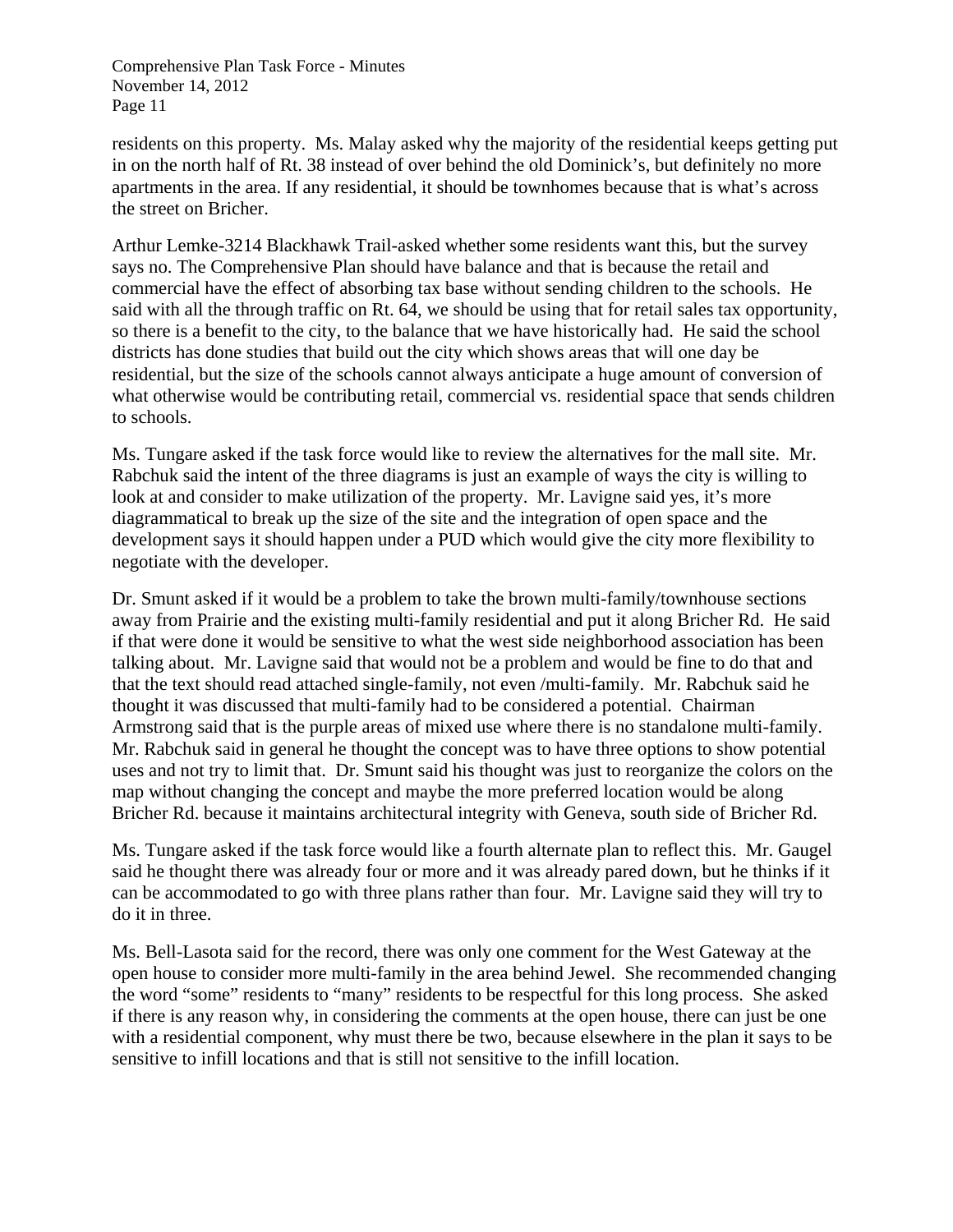Dave Patzelt-17 N. 1<sup>st</sup> St.-Geneva, IL commented that in looking at the site plans, to keep in mind where the detention is, similar to what was done on the East Gateway plans. He confirmed that page 15 would be deleted from the plan but still kept on file. He said on page 19 it states that the mall site is abandoned and that means to give up control, and as the property owner they have not given up any control as of yet, and that appears again on page 21 under Economic Development. Ms. Tungare asked if those comments were verbatim and if they were, she would not tamper with what people put on their index cards. Mr. Lavigne said that text should be added to that chapter to put in that those were verbatim comments.

Joe Masiokas-23 N.  $7<sup>th</sup>$  St.-said he is the Chairperson for the 2R2R group and there has been a long standing battle again Lexington Club PUD, and last meeting it was stated that the task force did not want to change the plan until the Lexington issue is resolved. He suggested doing something similar to what has been done with the west and east gateway and offer three alternatives. If Lexington is not in play, the residents in the area feel that if it has to be residential, it should match the density and character in the area, which would be about 80 single-family detached homes. He said what they would really like to see on the property is a project involving independent and assisted living for seniors and the disabled. Chairman Armstrong said they may do something along those lines but right now it is pending because they don't want to make a decision on land use and have the City Council finalize something while it is all still going on.

Pat Watson-318 Remington Dr.-said the Corporate Reserves site is a pending action also so why does it show residential. Mr. Lavigne said at the last meeting it was decided to leave the land use plan as what was designated and established under the approved PUD and then in the residential framework plan, highlight it as potential attached single-family residential. He said it could be highlighted with a description of what the task force said stating that they would support attached single-family residential provided it's reflective of the density adjacent to it.

Mr. Lemke said this is more of a drill down issue to Charlestowne Mall and some of the detention that has been vacated in the plan may be because of tearing up the pavement to replace it with draining-type pavement. He said the problems really have to do with residential drainage from the parcel to the north which is near Indian Way and Blackhawk Trail, where there is a large detention that drains water from the Charlemagne subdivision. He said as part of replacing a lot of collector streets and the testimony from the City Council as far as the extension of Charter One Drive, was that one street would be \$5 million. He doesn't see how the streets would be paid for.

Chairman Armstrong said before the Dec. 12 meeting, he would like to see an analysis of projects approved but not built, including residential density's, possibly mapped, annexation agreements, and PUDs.

## **5. Meeting Announcements & Project Schedule**

• Open House for the Comprehensive Plan draft, Wednesday, November 28, 2012, 6:00 to 7:30 pm in Council Chambers